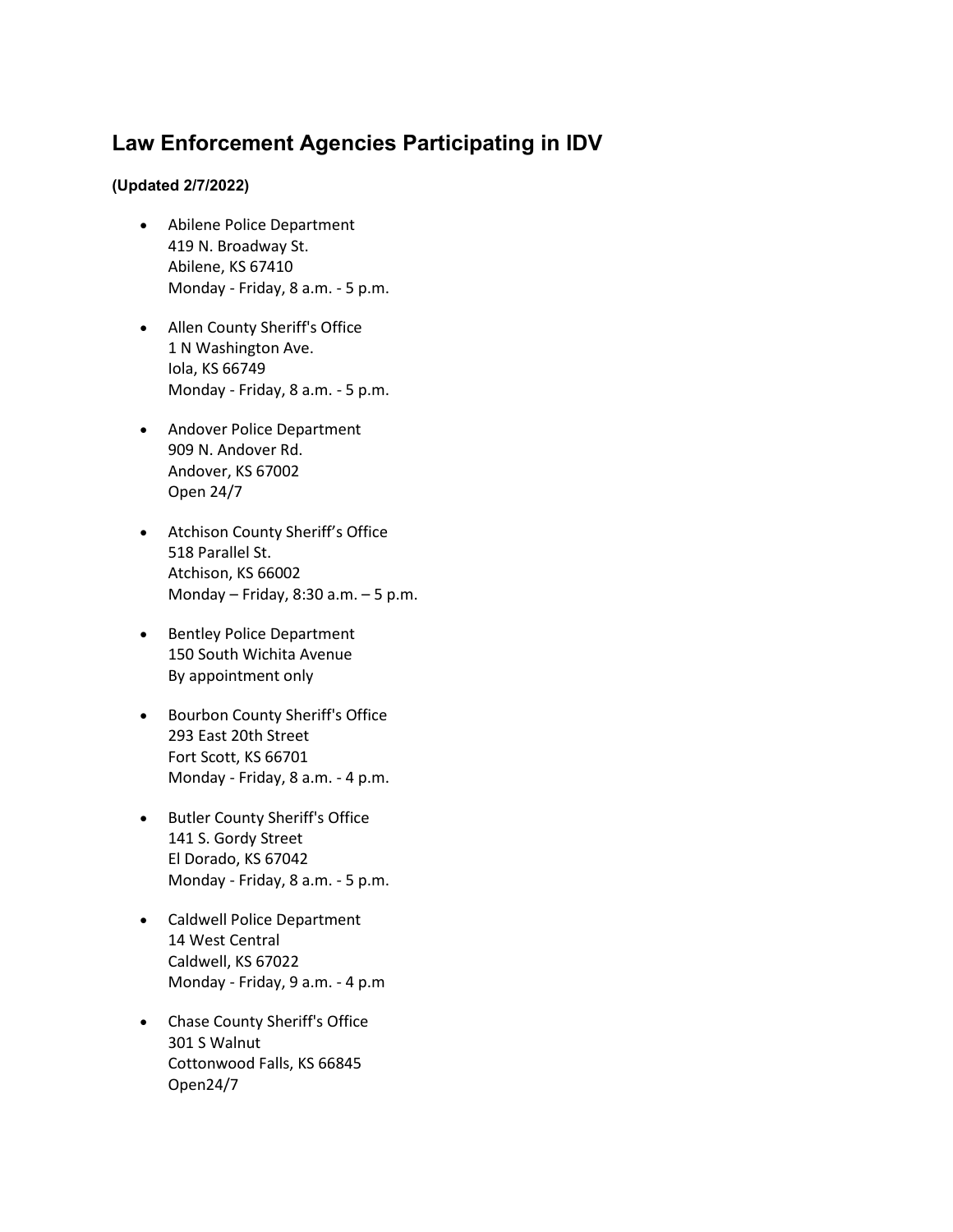- Cherokee County Sheriff's Office 915 East Country Road Columbus, KS Monday - Friday, 8:30 a.m. - 4:30 p.m.
- Cloud County Sheriff's Department 2090 Fort Kearney Street Concordia, KS 66901 8 a.m. - 4 p.m.
- Colwich Police Department 310 S. Second St. Colwich, KS 67030 By appointment only
- Cowley County Sheriff's Office 911 Fuller St. Winfield, KS 67156 8 a.m. - 5 p.m.
- Crawford County Sheriff's Office 225 North Enterprise Drive Girard, KS 66743 Monday - Friday, 8 a.m. - 3:45 p.m.
- Dickinson County Sheriff's Office 109 E. 1st Street Abilene, KS 67410 Monday - Friday, 9 a.m. - 4 p.m.
- Decatur County Sheriff's Office 120 E Hall St. PO Box 89 Oberlin, KS 67749 [\(785\) 475-8100](tel:(785)%20475-8100)
- Derby Police Department 229 N. Baltimore Derby, KS 67037 Monday – Friday, 8 a.m. – 5 p.m.
- Douglas County Sheriff's Office 111 E 11th St. Lawrence, KS 66044 8 a.m. - 5 p.m.
- Edwards County Sheriff's Office Courthouse, 312 Massechusetts Kinsley, KS 67547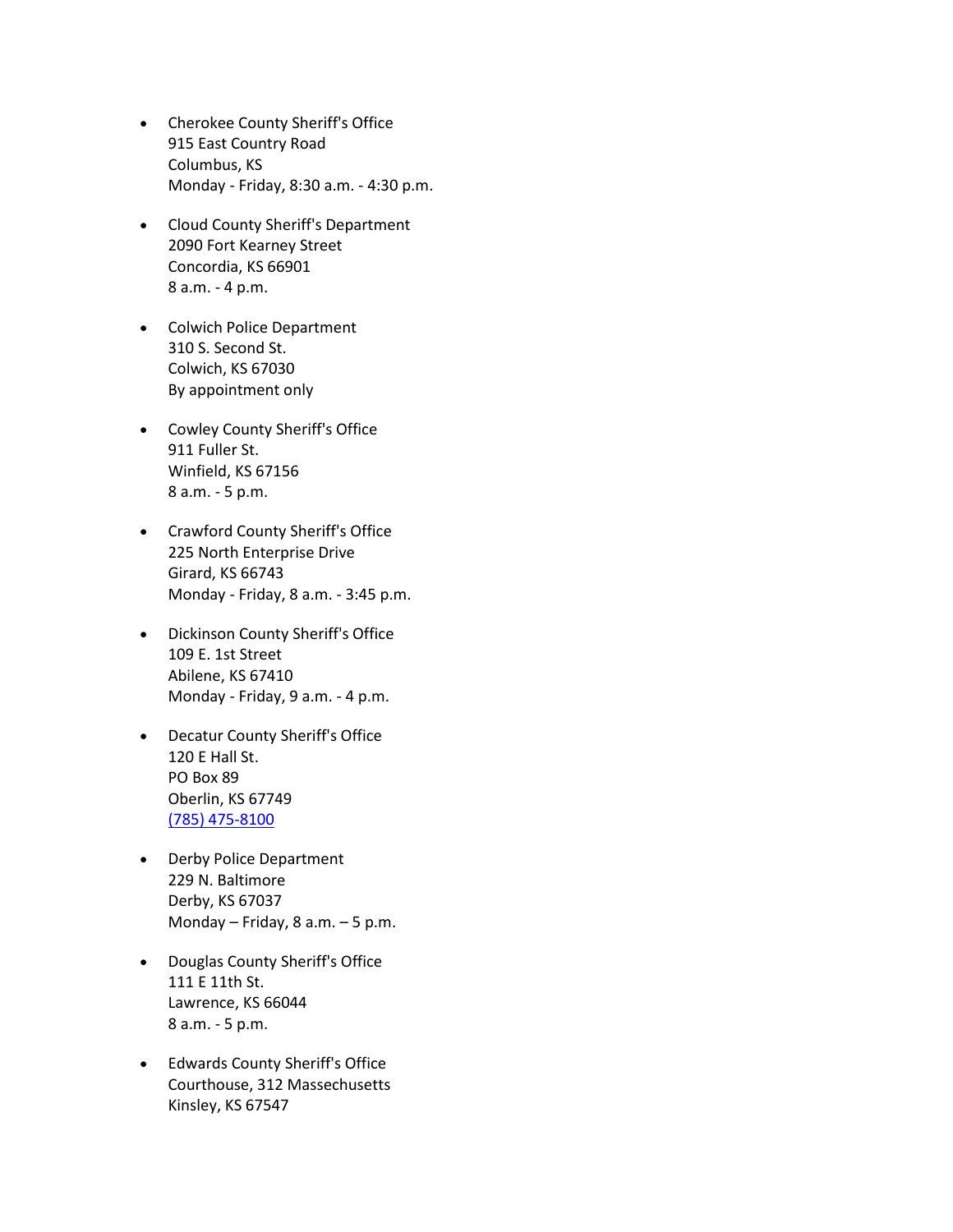- El Dorado Police Department 128 N. Vine St. El Dorado, KS 67042 Monday - Friday, 8 a.m. - 5 p.m.
- Ford County Sheriff's Office 11311 E. Comanche Dodge City, KS 67801 Monday - Friday, 9 a.m. - 5 p.m.
- Franklin County Sheriff's Office 220 S. Beech Street Ottawa, KS 66067 Monday - Friday, 8 a.m - 5 p.m.
- Geary County Sheriff's Office 826 N. Franklin St. Junction City, KS Monday - Friday, 8 a.m. - 4:30 p.m.
- Gove County Sherrif's Office 420 Broad St. Gove City, KS 67736 Monday - Friday, 8 a.m. - 5 p.m.
- Graham County Sheriff's Office 410 N. Pomeroy Ave. Suite B Hill City, KS 67642
- Greenwood County Sheriff's Office 311 N. Main Eureka, KS 67045 Monday - Friday, 8 a.m. - 4 p.m.
- Haskell County Sheriff's Office 300 S Inman St. Sublette, KS 67877
- Jefferson County Sheriff's Office 1360 Walnut St. Oskaloosa, KS 66066 8 a.m. - 3 p.m.
- Johnson County Sheriff's Office 27745 W. 159th St. New Century, KS 66031 Monday - Friday, 8 a.m. - 4 p.m.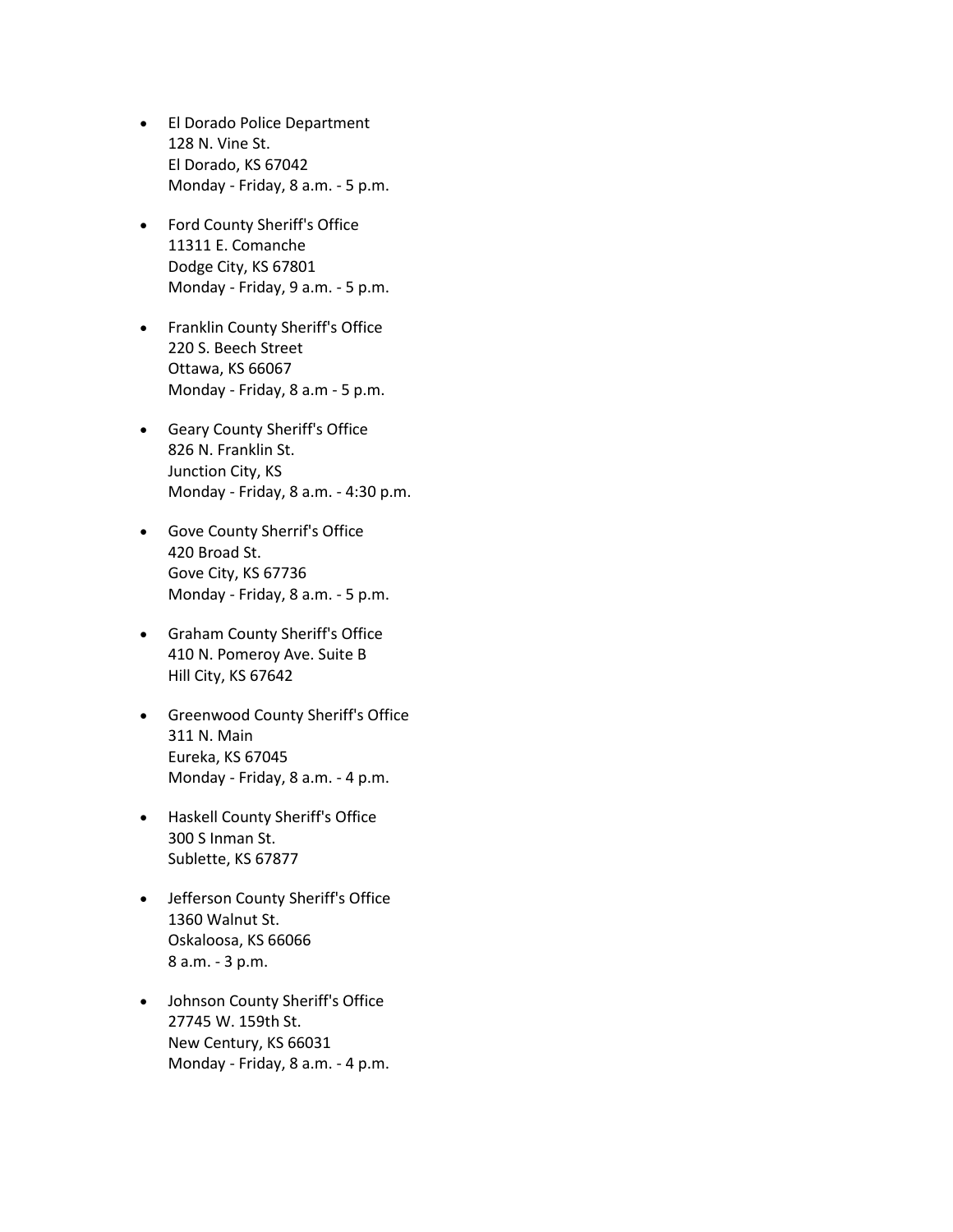- Kansas City Kansas Police Department 700 Minnesota Ave. Kansas City, KS 66101 Monday - Friday, 8 a.m. - 5 p.m.
- Kearny County Sheriff's Office 106 E Washington Ave. Lakin, KS 67860 8 a.m. - 6 p.m.
- Kingman County Sheriff's Office 120 N. Spruce St. Kingman, KS 67068 [\(620\) 532-5133](tel:(620)%20532-5133)
- Lenexa Kansas Police Department 12500 W. 87<sup>th</sup> St Pkwy Lenexa, KS 66215
- Lindsborg Police Department 102 S. First St. Lindsborg, KS 67456 Monday - Friday, 8:30 a.m. - 4:30 p.m.
- Linn County Sheriff's Office 107 S. 4th St. Mound City, KS 66056 8 a.m. - 4 p.m.
- Lyon County Sheriff's Office 425 Mechanic St. Emporia, KS 66801 Monday - Friday, 8 a.m - 5 p.m.
- Marion County Sheriff's Office 202 S. 4th Marion, KS 66861 Monday - Friday, 8:30 a.m. - 4:30 p.m.
- Mead County Sheriff's Office 233 N. Meade Center Mead, KS Monday - Friday, 8 a.m. - 5 p.m.
- Miami County Sheriff's Office 209 S. Pearl St. Paola, KS 66071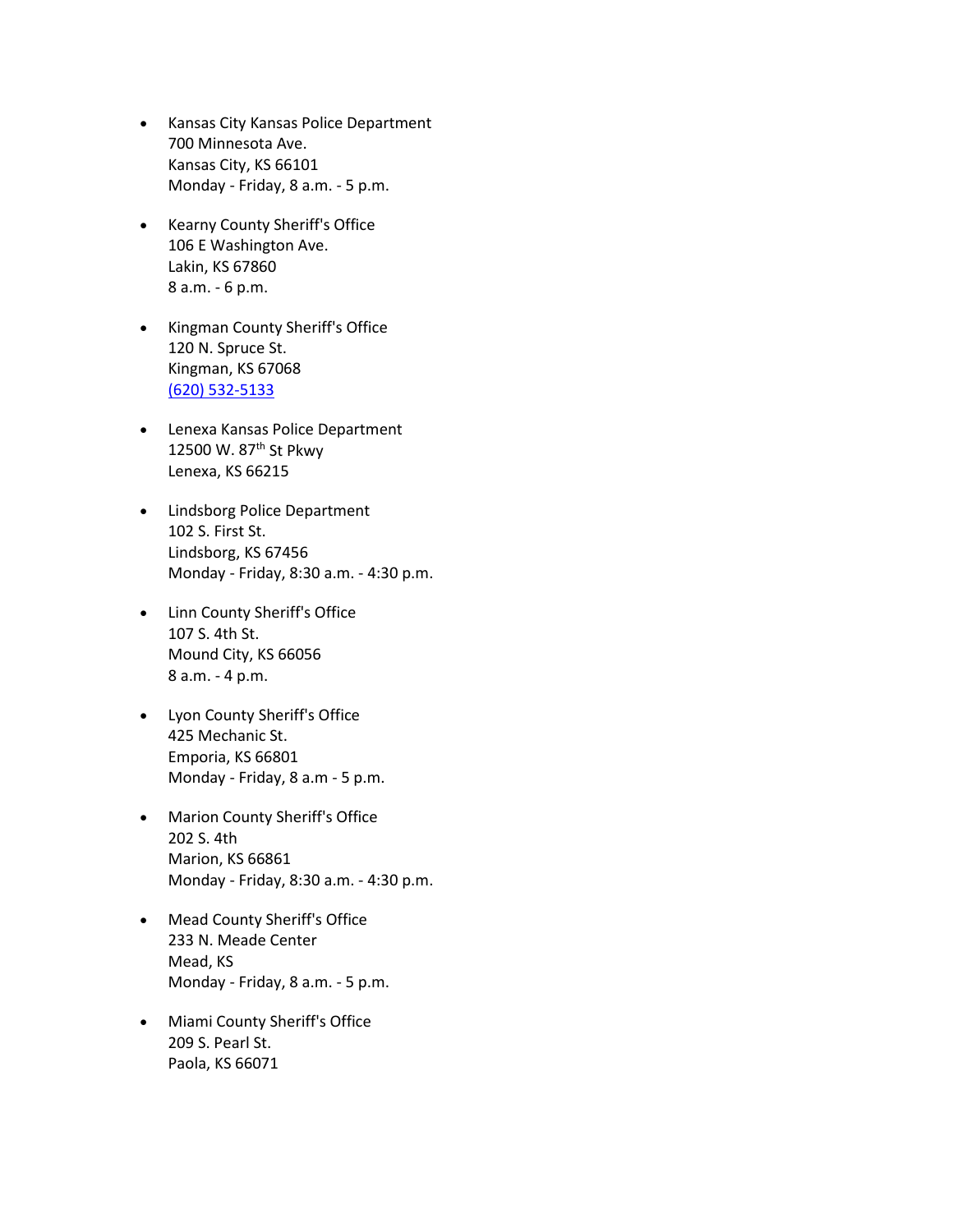- Morton County Law Enforcement Center 1026 Richard Street Elkhart, KS 67950 Monday - Friday, 8 a.m. - 6 p.m.
- Ness County Sheriff's Office 221 West Main Ness City, KS 67560
- Norton County Sheriff's Office 105 South Kansas Norton, KS 67654 Open 24 hours
- Osage County Sheriff's Office 131 W 14th St. Lyndon, KS 66451 Monday - Friday, 8 a.m. - 4 p.m.
- Overbrook Police Department 102 W. Santa Fe Trail Monday - Friday, 8 a.m. - 5 p.m.
- Parsons Police Department 217 North Central Ave. Parsons, KS 67357 Open 24/7
- Prairie Village Police Department 7710 Mission Rd. Prairie Village, KS 66208 Lobby open Monday - Friday, 8 a.m. - 4 p.m.
- Riley County Police Department 1001 S Seth Child Rd. Manhattan, KS 66502 Monday - Friday, 7 a.m. - 5 p.m.
- Rose Hill Police Department 125 W. Rosewood Rose Hill, KS 67133 8 a.m. - 5 p.m.
- Sedgwick County Sheriff's Office 141 W Elm St. Wichita, KS 67203 Monday - Friday, 8 a.m. - 5 p.m.